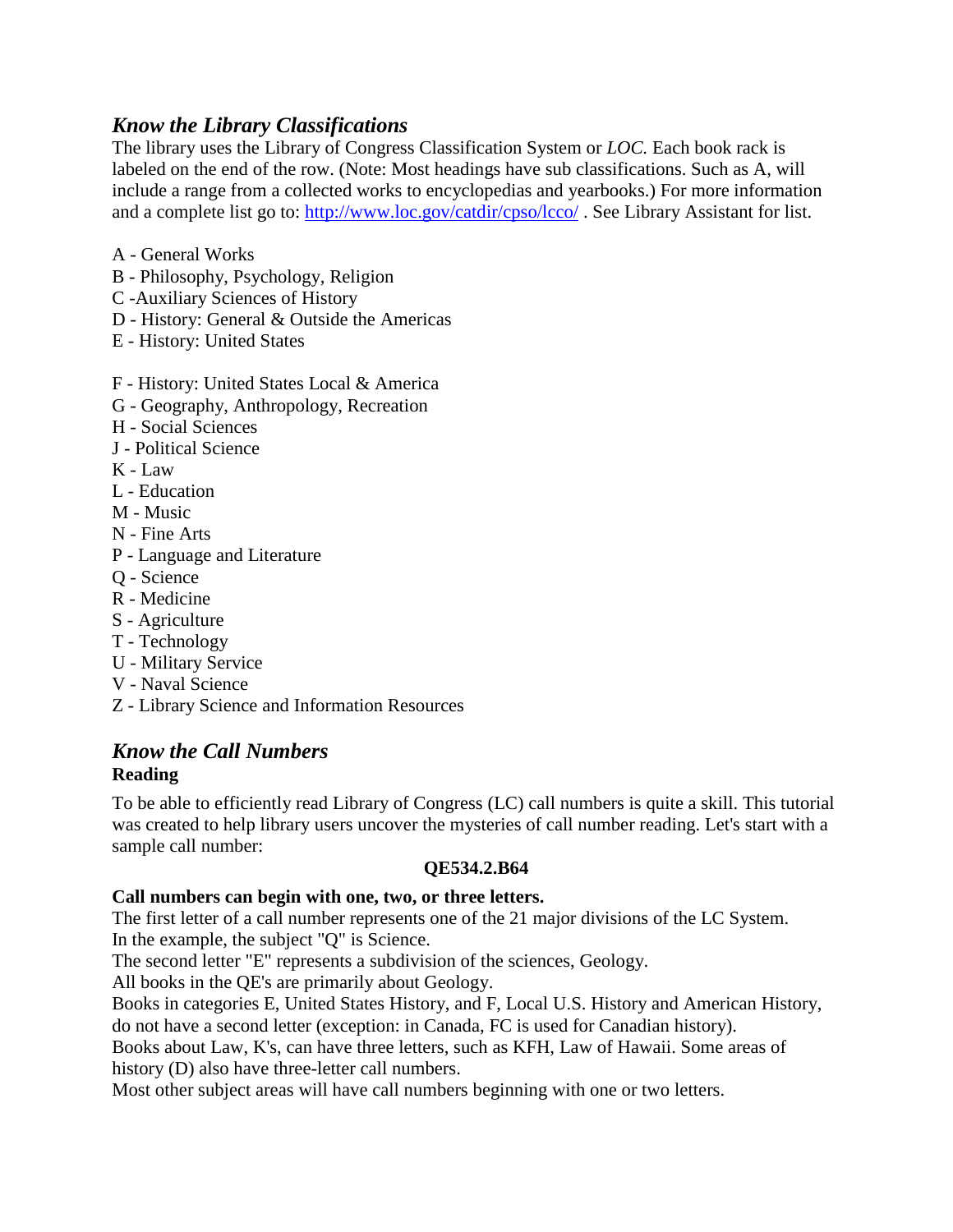For most of the subject areas, the single letter represents books of a general nature for that subject area (i.e. Q - General Science or D - General World History).

#### **Numbers after letters**

The first set of numbers in a call number help to define a book's subject.

"534.2" in the example teaches us more about the book's subject. The range QE 500-625 are books about "Dyamic and Structural Geology."

Books with call numbers QE534.2 are specifically "Earthquakes, Seismology - General Works - 1970 to present"

One of the most frequently used number in call numbers is "1" which is often used for general periodicals in a given subject area.

For example, Q1.S3 is the call number for the journal Science.

Journals are also given call numbers based on the specific subject.

For example, QE531.E32 is the call number for the journal *Earthquake Spectra* as

QE531 is the class number for periodicals about "Earthquakes, Seismology"

#### **Cutter Number**

The cutter number is a coded representation of the author or organization's name or the title of the work (also known as the "Main Entry" in library-lingo).

Charles Ammi Cutter first developed cutter numbers using a two-number table.

A three-number table was developed in 1969.

In our above example, QE534.2.B64, the B64 is taken from the two-number table and represents the author's last name, Bruce A. Bolt.

The book is *Earthquakes*.

Some books have two Cutters, the first one is usually a further breakdown of the subject matter. For example, QA 76.76 H94 M88 is a book located in the Mathematics section of the Q's.

QA 76 is about Computer Science.

The ".76" indicates Special Topics in Automation.

"H94" tells us that this is a book about HTML.

"M88" represents the last name of the first author listed last name,

Musciano.

The book is *HTML: The Definitive Guide*

#### **Shelving and Locating**

Items are shelved by call numbers - in both alphabetical and numerical order. The letters at the beginning of the call number are alphabetical. The numbers immediately following are in basic numerical order, i.e. 5 then 6, 50 is after 49 and before 51, and 100 is after 99. Thus,

| A3 | $A 31 \mid Z4$ | C <sub>3</sub> | $\vert$ QD 1 $\vert$ QD 2 $\vert$ QD 3 $\vert$ QD 29 $\vert$ QD 30 $\vert$ |
|----|----------------|----------------|----------------------------------------------------------------------------|
|    |                |                |                                                                            |